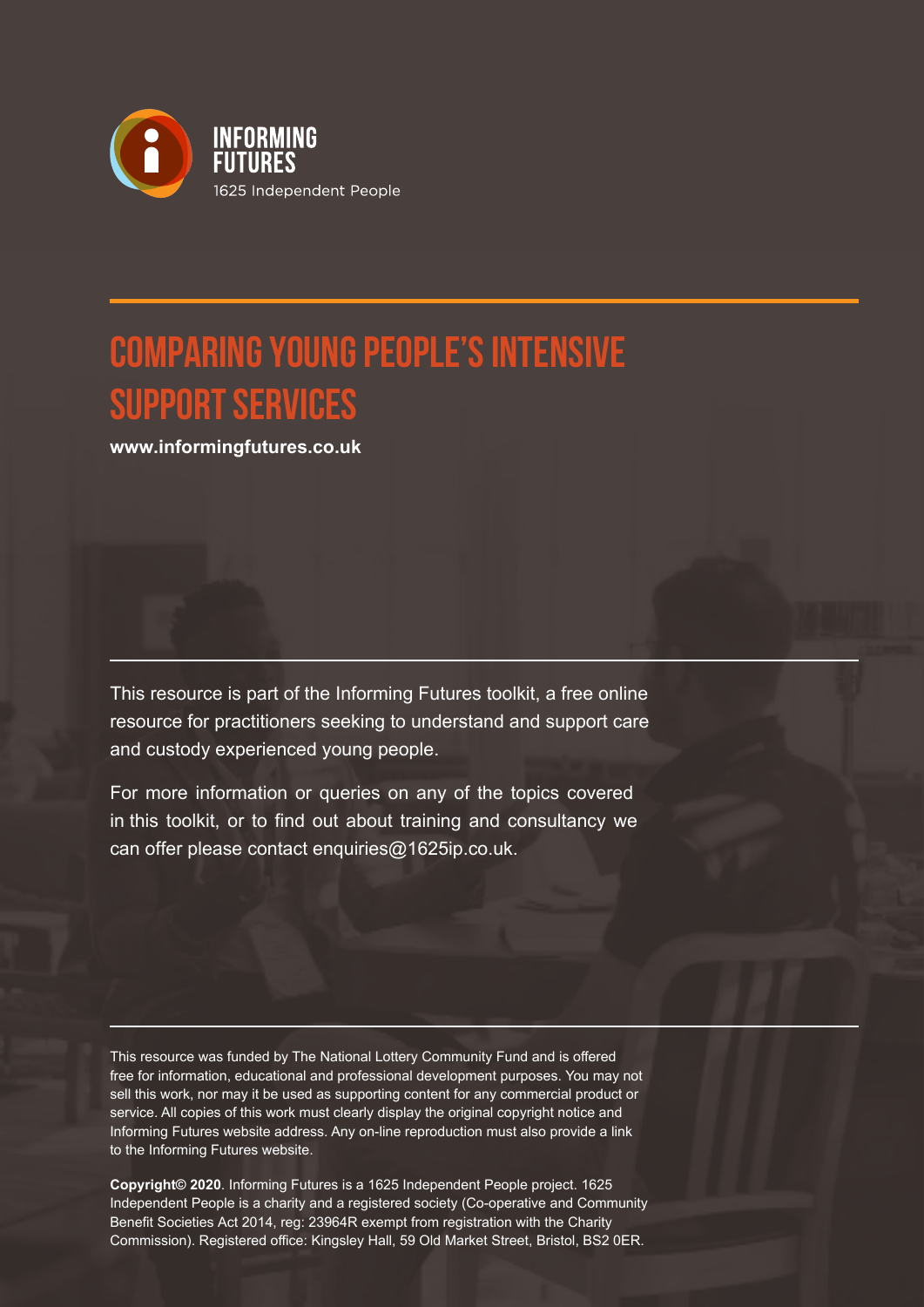# Comparing Young People's Intensive Support Services

# **Supported housing for young people**

Supported housing covers a wide variety of provision in the UK. Conventional supported housing is defined as housing which is either (a) made available only in conjunction with the supply of support, or (b) is made available exclusively to residents who have been identified as needing support. Support needs can be in a range of areas, including but not limited to; substance misuse, mental health, physical health, domestic violence or abuse, refugees, those leaving the criminal justice system.

In the context of youth homelessness, supported housing tends to be divided into high, medium and low support. There are no hard and fast definitions for what is meant by these terms, and different providers will have their own classifications which help them to match their housing offer to the perceived need, and to the requirements of those commissioning the services. These will typically reference an indicative number of hours of support provided to individuals in the scheme, the level of security or staff presence within the scheme, and the degree to which engagement in support is mandatory in order for the resident to retain the accommodation.

For example, St George's House in Bristol is classed as a high support hostel. There is a managed front door and a 24 hour staff presence in the hostel, with at least 2 members of staff on site at all times. Every resident has a keyworker and direct 1:1 support hours each week. Accommodation consists of private en suite bed/living rooms in small 'clusters' with shared kitchen facilities. Movement between clusters is limited. Some residents may also have curfews in place, which staff will monitor in conjunction with statutory services.

# **Why are trauma informed intensive support services needed?**

High support accommodation for young people is often offered through a hostel model. Hostel provision varies greatly from place to place, but typically comprises a number of accommodation units grouped together, with varying configurations of private and shared spaces, typically including some staff working on site at least part of the time. A perceived benefit of this model is the economy of scale it offers. However, even in hostels with small numbers of units (and where these might be self-contained flats), it is recognised that grouping young people with sometimes very different support needs together in this way can create its own challenges.

Any accommodation which is recognised as housing vulnerable young people can become a target for drug dealing, child criminal exploitation (CCE) or child sexual exploitation (CSE) activity. High support hostel type accommodation, which groups numbers of young people with high support needs together in one place, can be particularly at risk of this. Young people who have experienced trauma may find it particularly challenging to live in a hostel

Copyright © 2020 Informing Futures is a 1625 Independent People project.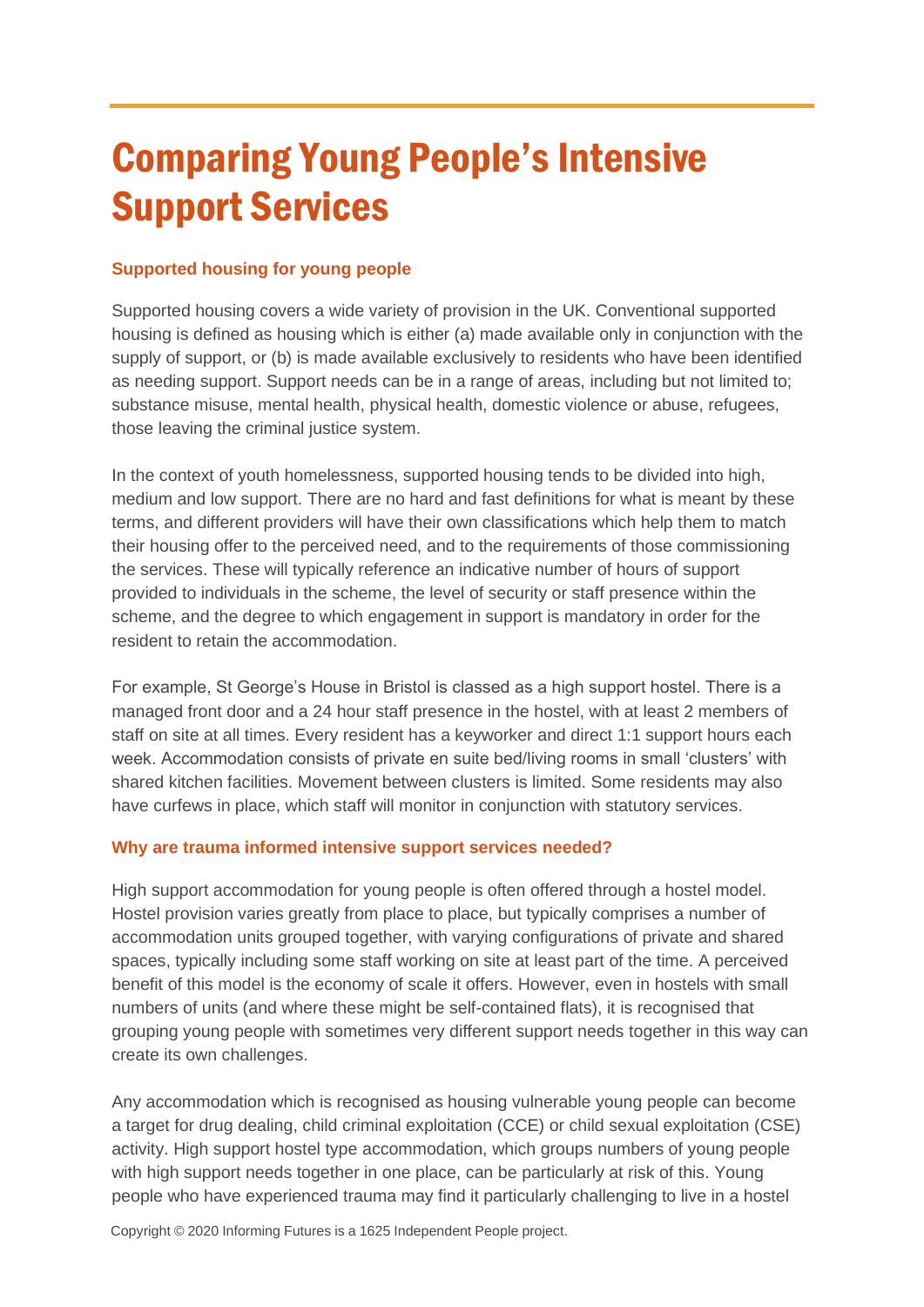environment. Young people who struggle with emotional regulation can find the pressures of sharing space with others overwhelming. Noises, unfamiliar spaces and other people's unpredictable behaviours can be triggering. These triggers can exacerbate existing mental health challenges or challenging behaviours. Differing levels of risk and vulnerability amongst residents can be hard for staff to manage effectively whilst also maintaining a fair and equitable offer to all residents. For these reasons, some young people who have experienced trauma will be deemed unsuitable for high support hostel accommodation. This group are unlikely to be considered for other lower support housing options because of their perceived levels of risk.

A consequence of this can be a significant number of young people who are effectively excluded from all existing services. In some circumstances they may be deemed intentionally homeless, with no recourse to housing, or accommodated in temporary or emergency placements which are typically costly and do not offer support. For all these reasons, councils and providers have been exploring other approaches which might offer better opportunities to consider the impact of trauma, personalise accommodation and support, manage risk, and achieve better outcomes for young people for whom hostels are not an appropriate environment.

# **Comparing models of intensive support**

For the purpose of this guide, we examine 3 different models of intensive support services from 3 different providers in England and Wales, and compare the key learning points from each of these to identify what characterises a successful intensive support service, and which factors should be considered in the designing of local services for young people with complex support needs.

The three models are:

- St Basil's Intensive Support Pilot in Birmingham
- Llamau's High support services in Wales
- 1625 Independent People's Intensive Support Service in Bristol & South Gloucestershire

## **St Basils - Context**

St Basils works with young people aged 16-25 who are homeless or at risk of homelessness, helping over 5000 young people per year across the West Midlands region. St Basils offer prevention, accommodation, engagement and support services. Their supported housing comprises 37 schemes with 557 bed spaces, and in 2000 they became a registered provider (housing association). They have Homelessness Reduction Act statutory responsibility for 16-25 year olds in Birmingham and Solihull, through their Youth Hub models as part of the Positive Pathway Frameworks. St Basils also have a strong focus on training, research and innovation, and having developed and embedded their own Psychologically Informed Environments framework, they now offer training in this field to other providers. They are responsible for developing the national Positive Pathway Frameworks commissioned by MHCLG and Youth Homeless Parliament.

## **Local considerations**

Copyright © 2020 Informing Futures is a 1625 Independent People project.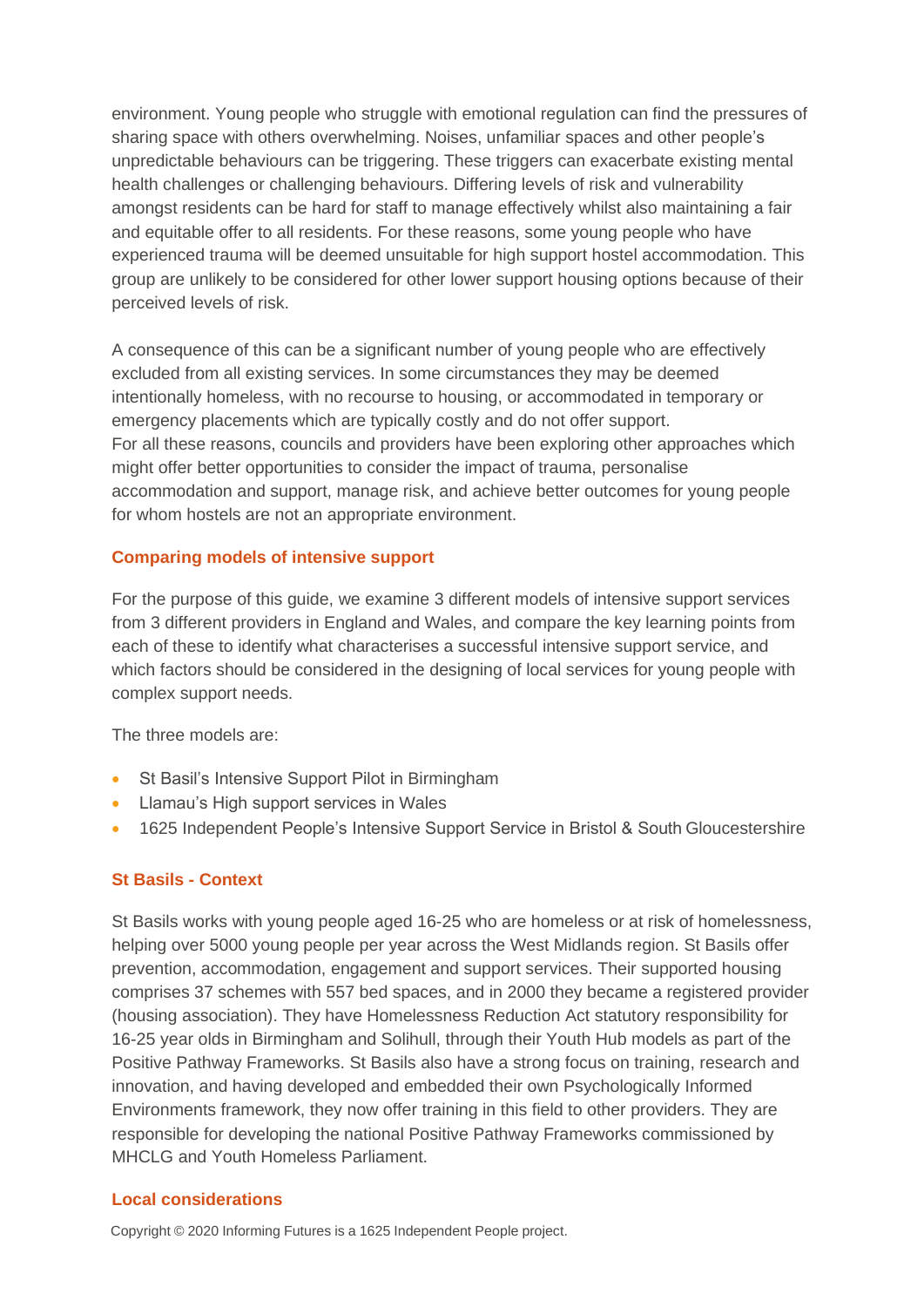Birmingham is a large authority with a Pathway model and commissioned supported housing.

St Basils provide Accommodation Pathway Coordinators within both Children's Services and also Youth Offending Service to ensure planned access to accommodation for Care Leavers and young people within the criminal justice system.

Birmingham Children's Trust also commissions accommodation via the Staffordshire Procurement Framework for Care Leavers who have needs beyond those able to be accommodated within supported housing or where there is insufficient supply.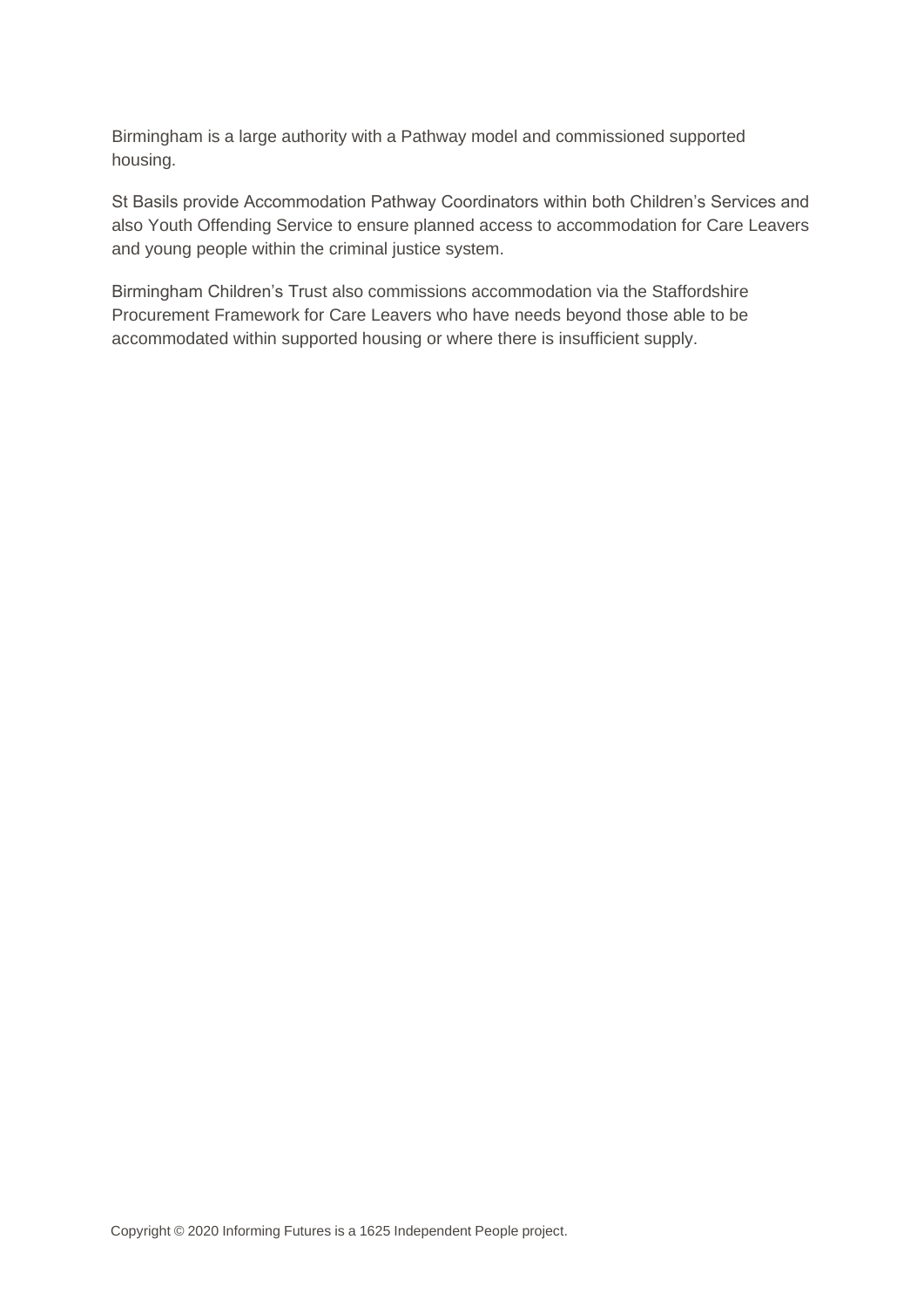#### **Intensive support – pilot**

St Basil's intensive support pilot was commissioned in 2017 by Birmingham City Council as part of an LGA funded programme to explore whether a more effective and less expensive solution could be offered to young people with high support needs in supported accommodation (in comparison with 'spot purchased' used as a last resort for young people who had exhausted other housing options).

5 spaces were created within existing supported accommodation, offering high quality self contained accommodation with 24 hour support from a staff team on site. Each young person was also assigned a progression coach, who worked with them on St Basil's My Strengths Training for Life programme. Bespoke support from a psychologist supported planning and assessment using a formulation model; and the flexibility to intensify support as needed was built in to the pilot.

The pilot ran for 9 months, with one early drop out. The remaining 4 young people achieved more outcomes in that period than they had in any other placement previously. Birmingham City Council calculated that the pilot achieved savings of £60k to public purse.

## **Key success factors identified:**

- High quality properties underpinned by an established PIE ethos all St Basils operational staff have PIE training and reflective practice. Attendance at RP sessions is a KPI
- Integration into an existing project enabled peer support to happen naturally and YP to establish relationships with others in a safe space.
- Experience & skill of existing staff team with option to intensify when needed
- Psychologist support allowed for formulation supporting good quality assessment and planning
- Bespoke training offered pathway to EET this was made open access to avoid stigmatising those in the pilot - balance between integration with existing provision and bespoke elements is interesting.
- Independence but not isolation

## **Key challenges identified**

Spot Purchasing Frameworks are always likely to be more expensive than commissioned supported housing models. Integrated commissioning could help overcome these challenges

#### **Llamau - Context**

Llamau were established 30 years ago as a youth homelessness charity. Today their core services cater for young people, vulnerable women and children across Wales, with the highest concentration of services in the South. Llamau offer a range of supported housing and refuge accommodation, as well as supported lodgings, floating support, specialist, advice, training and mediation services. Their supported housing offer is mainly comprised of small projects with 24 hour support. The majority of these properties are owned by local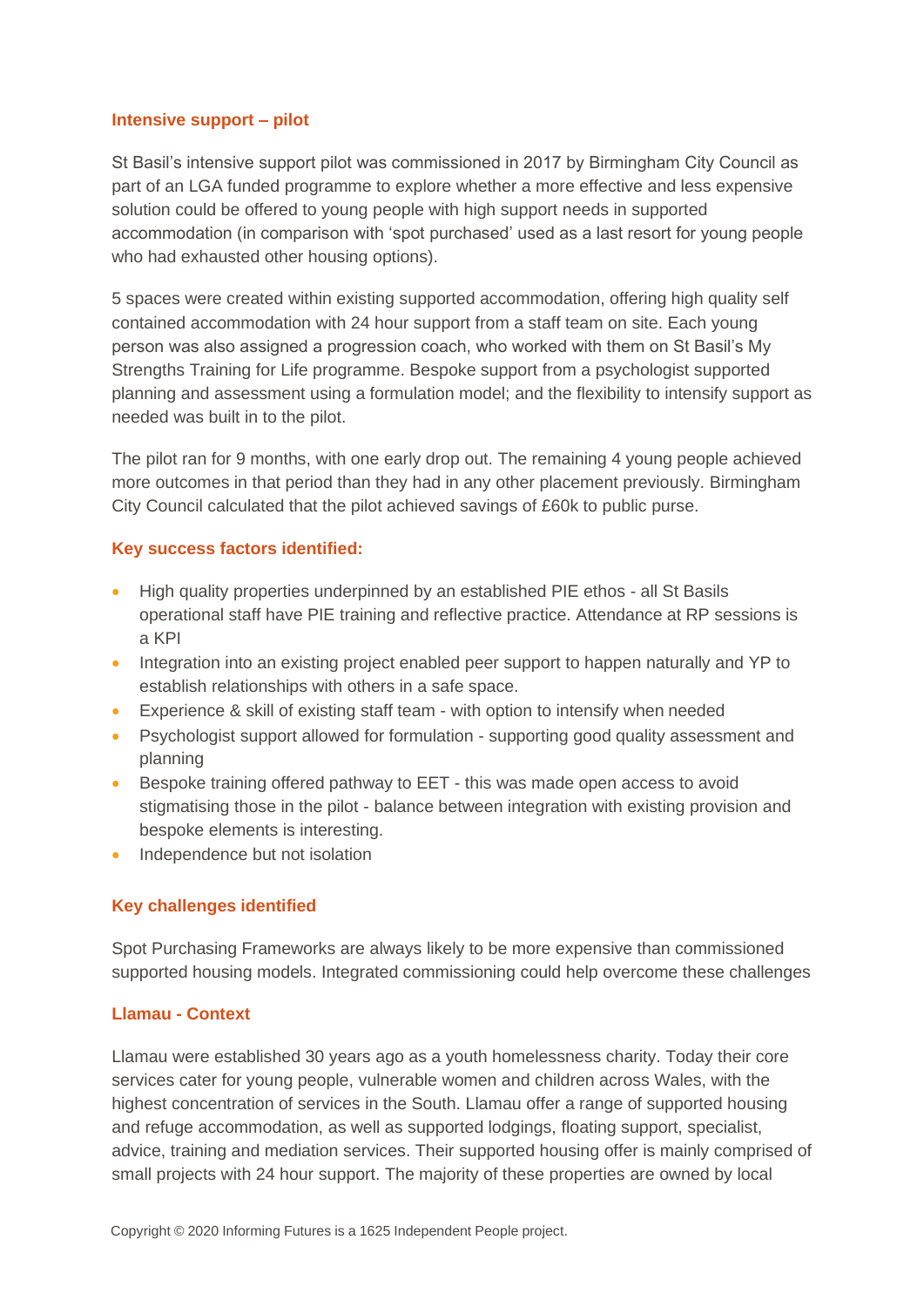authorities or housing associations. Llamau have always been a values based organisation, using a support methodology based on psychological principles but have been formalising a whole organisation, fully Psychologically Informed Environments approach over the past few years.

# **Local considerations**

Supporting People funding (now incorporated into the Housing Support Grant) still exists in Wales and is ringfenced to provide support for the most vulnerable (in England this funding stream was absorbed into local councils formula grant in 2011/12). There is a strong focus from Welsh Government in ending homelessness in Wales. In addition to this, Welsh government has identified two priorities - reducing the number of children going into care, and reducing the instances of children being placed out of county. There are private accommodation providers in Wales of the type that have attracted negative attention in the media, these are being used to place children from England.

Intensive support – All of Llamau's supported housing projects work with young people who have been referred to them because of their complex support needs. In recent years, Llamau has developed small 2 or 3 bed projects, which have shared kitchen, bathrooms and living spaces but own bedroom. These projects have 24 hour support, with a staff to young person ratio of 1:1 or 1:2 . Some projects have waking night staff, but in most, staff sleep in with an expectation to wake up or stay up to deal with any housing management issues. There is also an on call system for out of hours.

There is the option to work with the local authority to increase the intensity of support for some young people by increasing the staffing across the 24hours. Accommodation is not earmarked specifically for care experienced young people, however it is recognised that most of their schemes will have at least some care experienced young people living in them. Support is delivered in a homely environment, at the projects or in the community. Staffing structure allows young people to be accompanied to appointments or positive activities, in recognition of the fact that this is important to enable young people to build links with their communities.

Llamau runs its own training projects called Learning 4 Life and Symud Ymlaen/Moving Forward. Young people can be referred into these projects and are also supported to access other external training courses or college if these are more suitable.

A typical length of stay would be between 12 and 18 months, depending on the needs of the young person and their readiness for independent living. Often, when they move on to their own accommodation, a period of floating support will be delivered by Llamau.

# **Key success factors identified:**

- Small size of properties and level of privacy contributes to YP being able to safely build relationships with peers which has a very positive impact.
- 'Spaces of Opportunity' Ethos Emphasis on resident ownership of spaces, i.e. 'we work in their homes', not 'they live in our projects'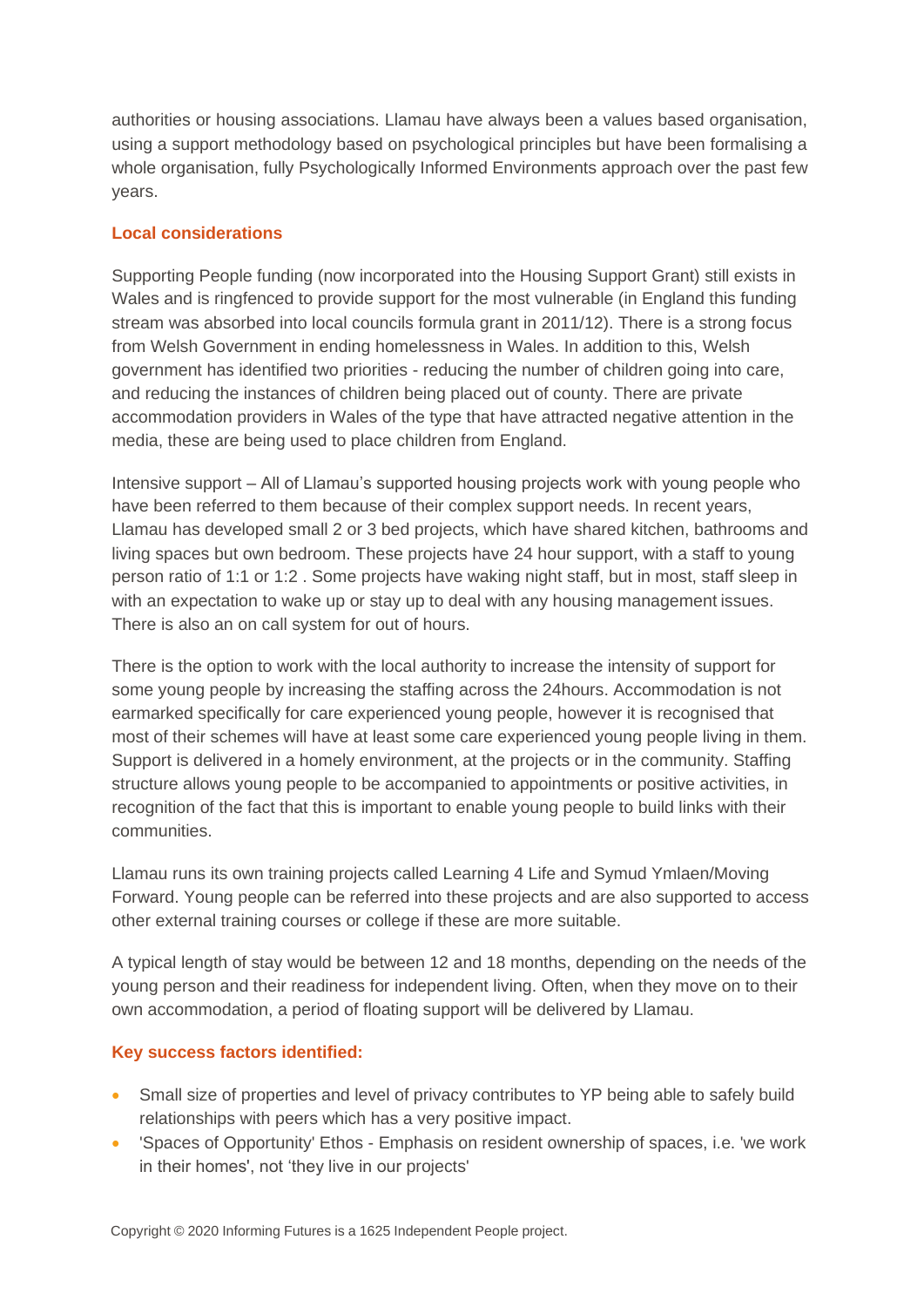- Independence but not isolation
- Staff ratios allow for 24 hour support so risk can be managed
- Flexibility to intensify support reduces exclusions
- Commissioned to provide transition support at move on for up to a year
- High numbers of young people who have been evicted from other accommodation move on successfully from this model of support.

## **Key challenges identified:**

- Working across multiple areas availability of other services can vary from one local authority area to another, so staff need to develop good local links.
- LA gateway systems: Llamau does not operate any exclusions, so getting full and accurate information about each young person is vital to enable effective support planning.
- Building trusting relationships with statutory services to support appropriate referrals and information sharing
- Determining what information exists on a YP often, recording has all been crisis led. Llamau then need to work closely with the local authority to gain a more rounded view and ensure the young person is accessing all the services they are entitled to

## **1625 IP – Context**

1625 Independent People is a charity supporting young people experiencing or at risk of homelessness. Created by the merging of two smaller charities in 2009, the organisation has over 30 years of experience of delivering housing and support services in Bristol, South Gloucestershire and neighbouring areas. 1625IP offers a range of accommodation services with differing levels of support, including hostels, shared houses, self contained flats, and supported lodging schemes, mainly delivered in partnership with registered providers. 1625 have developed a reputation for innovative practice and are considered to be a leader in the field of Psychologically Informed Environments. The housing offer is complemented by a well established Participation and Learning team who deliver EET support and liaise with external EET partners. 1625IP also have a focus on working in partnership - with local authorities, other charities and the corporate sector - to deliver their programmes and research activities.

## **Local considerations**

Bristol is a large urban area experiencing a great deal of pressure on its housing. South Gloucestershire faces other challenges arising from being a large area with poorer infrastructure and access to services. 1625IP are a key partner in joining up services locally, particularly in Bristol where their Youth MAPS project is piloting a multi agency 'one-stop shop' approach to assessing & preventing youth homelessness and removing barriers to young people accessing services.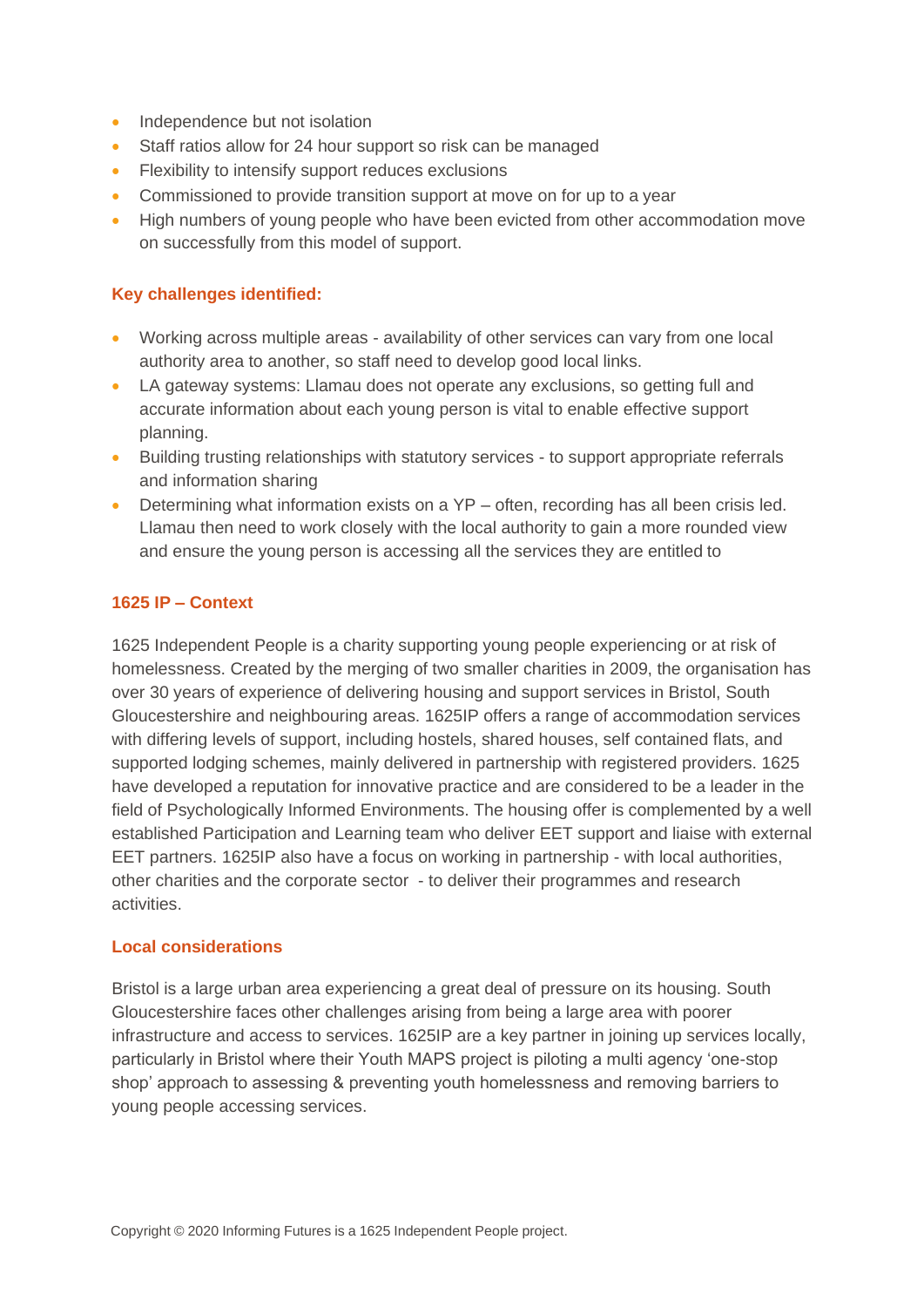#### **Intensive Support Service**

The intensive support service comprises 15 self-contained flats in different locations in the community, 6 in Bristol and 9 in South Gloucestershire, provided for young people in or leaving care. The service was originally piloted in Bristol with the support of the local authority,and has since been commissioned in both areas. Referrals come directly from Social Services in the relevant authority. The service provides support from the point of referral to the point of move on, and acts as a bridge between care and independent living for young people who are certain to be offered social housing because of their leaving care status. A typical length of stay would be between 6 & 18 months, during which time the young person will receive around 10 hours support a week, tailored to meet their individual needs and prepare them for an independent tenancy in the future. Keyworkers work closely with each young person's leaving care PA or social worker (and any other professionals involved) to ensure a joined up approach to support.

## **Key success factors identified:**

- Many young people benefit from having the privacy of their own front door and not sharing any facilities (often for the first time in their lives)
- Flats are carefully sourced with this specific user group in mind, so they are always located near to amenities to support integration into the community
- Relationship based support helps young people make the transition to independence at their own pace
- Service takes a multi agency approach from day one
- Good links into other support services provided by 1625IP, eg Reboot West (care leavers EET support)

# **Key Challenges identified:**

- Some young people struggle with living alone and experience feelings of isolation in the self contained flats.
- Good liaison with social services is key and the most successful placements are those where the young person's PA is engaged and prepared to communicate effectively with other workers.
- Managing neighbours can be challenging, and it has been difficult to source one bedroom properties with good access to amenities which do not share access or facilities with a large number of other residents.

# **Summary and Conclusions**

Despite the differences in the local context, the properties and the way support is offered, there are some clear themes which emerge from a comparison of these services.

Psychologically Informed Approaches – All three organisations have formally adopted PIE as the underpinning of their work. Although the outworking of this is different in each case, what is common is that staff are systematically trained in psychologically informed environments,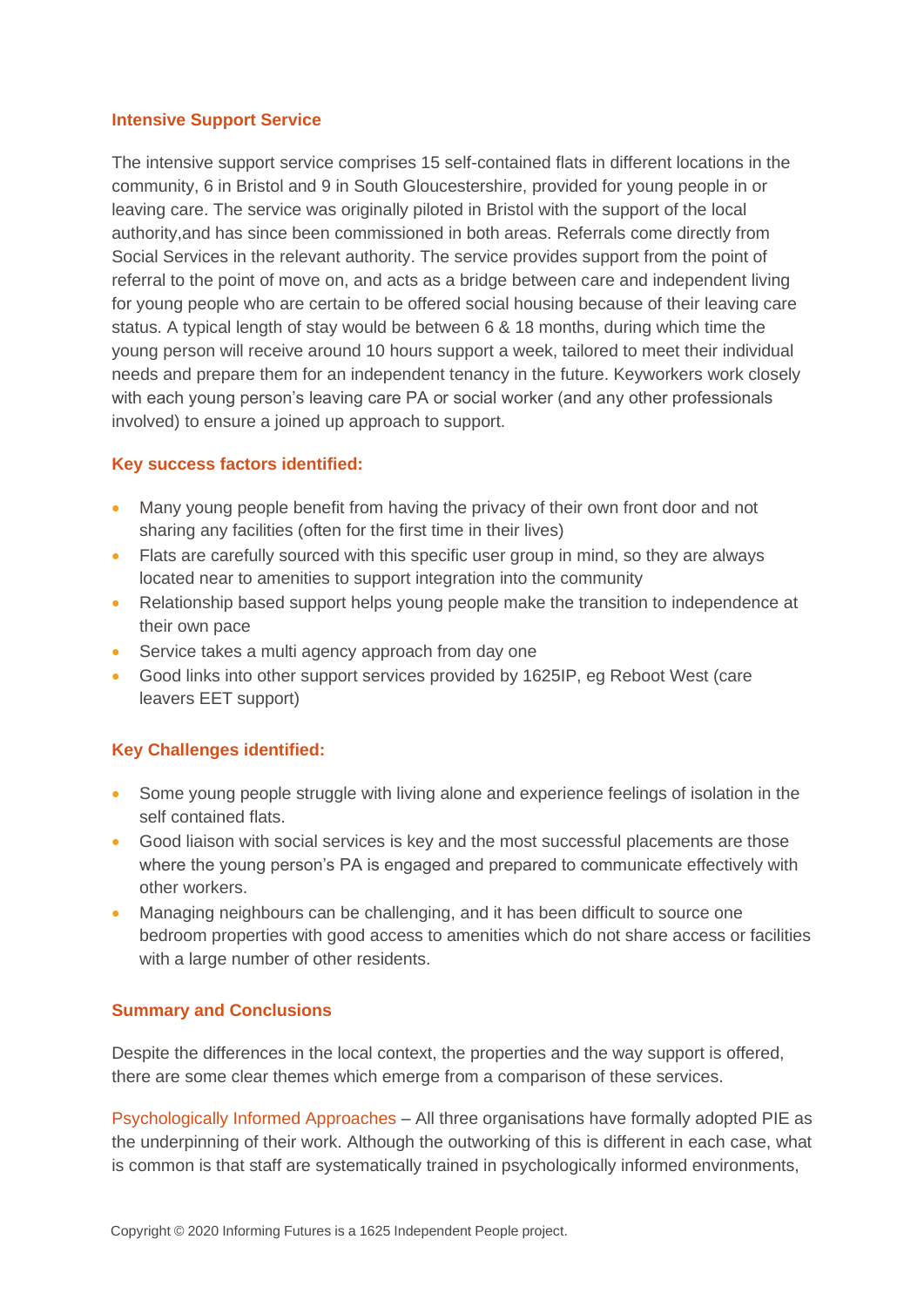and have access to regular reflective practice. This influences the way support is structured and delivered, the way breaches of tenancy are dealt with, the way staff wellbeing is supported, and the way the organisation learns.

Relationship Based Support – the common factor in delivery of support across all three services is that it is based on developing a trusting relationship with the young person. Whether the staff are co-located with the accommodation or visit on a regular basis, attention is paid to getting to know the young person first, so that their support can reflect their goals and aspirations. There is an emphasis on consistency, and on limiting the number of staff who have a support relationship with the young person. This can be particularly important for young people who have experienced care, and may have been moved around a lot in the past.

Multi Agency Working – across all services, it is recognised that good communication with key partners is a factor in successful placements. This starts at point of referral. It is also recognised that when housing staff are empowered to take the lead on coordinating multi agency meetings this has a positive impact on outcomes for the young person.

Independence vs Isolation – Young people who are candidates for high support accommodation have usually failed in previous placements. This can be due to difficulties in managing other people in their living spaces. However single occupancy flats can lead to young people feeling isolated, and associated deterioration of their mental health. A portfolio of properties which allow for flexibility around number and configuration of occupants would be ideal, but in reality support providers do not always have this choice. Where young people are placed in single occupancy flats, attention needs to be paid in support to helping them establish positive networks in their locality.

Quality Properties - St Basil's decision to become a housing association was informed in part by a desire to have greater control over the quality of their properties, and for them this has been a key success factor. Acquisition of appropriate properties can be a challenge, particularly in urban areas where there is a lot of pressure on housing. Although there is a diversity of types of property across all three providers, in common is an ethos that the property should be a home, not just a house. Efficient maintenance programmes and clear void standards play a part in this, but the simple test is the question staff should ask themselves before sign up: 'Would you be happy letting this to a young person from your family?'

Location, location, location – All 3 organisations recognise the location of properties as being very important. Properties are chosen with regard for neighbours, and for their proximity to local amenities and public transport networks, to maximise opportunities for young people to engage fully in their local community.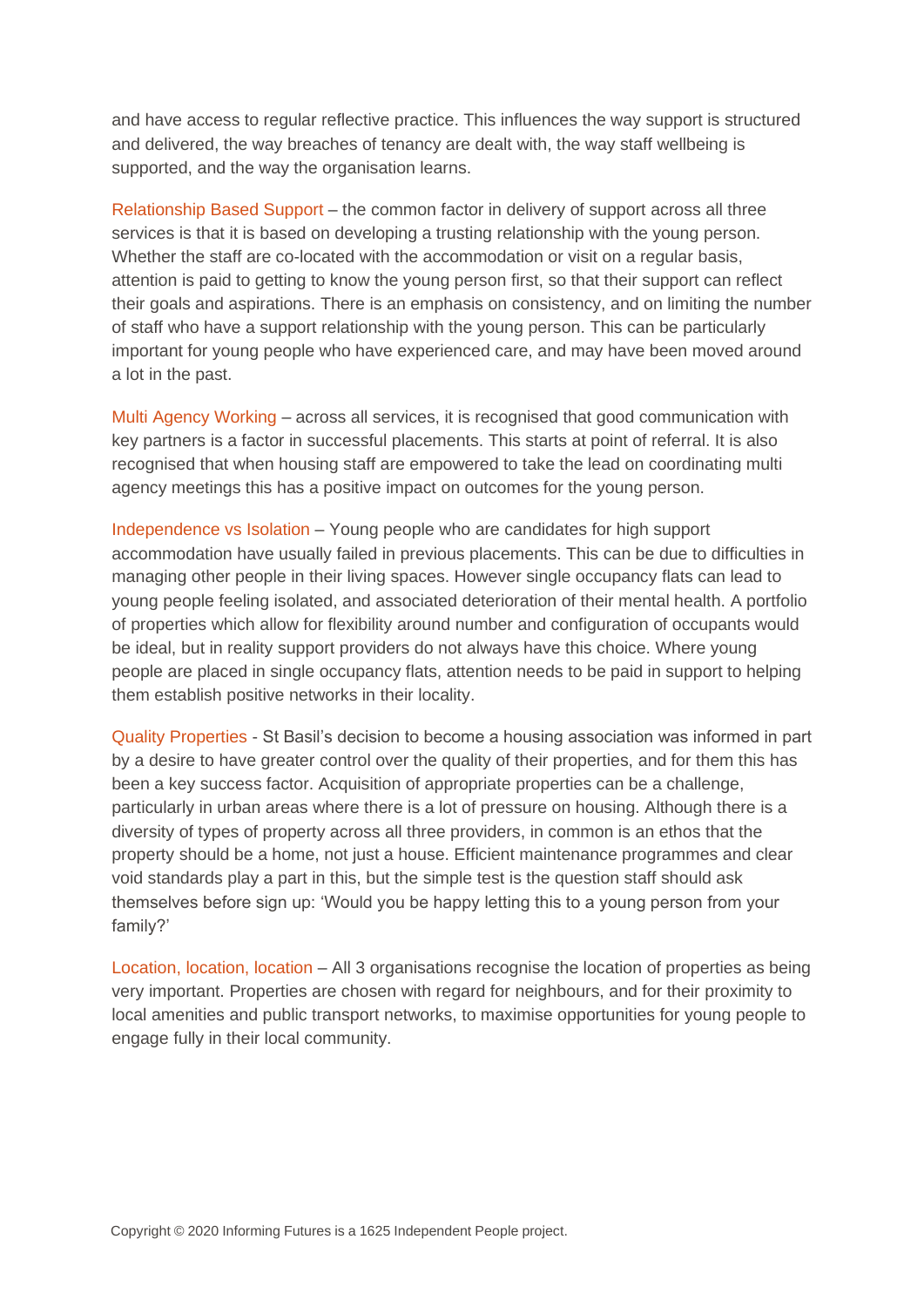| <b>Success Factors in High Support Accommodation</b> |                                                                                                                                                                                                           |                                                                                                                                                                                                                                                                                                                                       |                                                                                                                                                                 |  |
|------------------------------------------------------|-----------------------------------------------------------------------------------------------------------------------------------------------------------------------------------------------------------|---------------------------------------------------------------------------------------------------------------------------------------------------------------------------------------------------------------------------------------------------------------------------------------------------------------------------------------|-----------------------------------------------------------------------------------------------------------------------------------------------------------------|--|
|                                                      | <b>St Basils</b>                                                                                                                                                                                          | <b>Llamau</b>                                                                                                                                                                                                                                                                                                                         | <b>1625ip</b>                                                                                                                                                   |  |
| <b>Support</b>                                       |                                                                                                                                                                                                           |                                                                                                                                                                                                                                                                                                                                       |                                                                                                                                                                 |  |
| <b>Relationship based</b><br>support                 | Surround support<br>from experienced<br>staff team                                                                                                                                                        | Support delivered in<br>the home<br>environment or<br>wherever most<br>appropriate for the<br>young person.<br>Informal support<br>occurs every day,<br>formal support<br>sessions occur at<br>least once a week.                                                                                                                     | Daily contact led by<br>a named keyworker<br>in a small team                                                                                                    |  |
| <b>Multi Agency</b><br>Approach                      | All young people<br>were placed via a<br>new referral<br>process, using a<br>conversational<br>approach between<br>social worker and<br>provider followed by<br>a meeting and visit<br>with young person. | Referrals usually<br>come through the<br>Youth Gateway of the<br>local authority, with<br>multi-agency links<br>with Social Services<br>and YOS. Every<br>young person's key<br>worker is invited to<br>their support review<br>(if they are happy for<br>them to attend).<br>Llamau take a lead in<br>notifying of any new<br>risks. | Social services and<br>young people<br>involved from point<br>of referral, multi<br>agency and risk<br>management<br>meetings<br>coordinated by<br>1625ip staff |  |
| Psychology<br>support                                | Formulation of cases<br>available through St<br>Basils in house<br>psychologist                                                                                                                           | psychologists support<br>formulations through<br>reflective practice.<br>They are also<br>available to provide<br>bespoke support to<br>teams.                                                                                                                                                                                        | Staff trained in<br><b>Trauma Recovery</b><br>Model, regular case<br>reviews managed<br>by support team<br>leader, access to<br>clinical psychologist           |  |
| Staff based on site                                  | Yes                                                                                                                                                                                                       | Yes                                                                                                                                                                                                                                                                                                                                   | <b>No</b>                                                                                                                                                       |  |
| <b>Floating support</b>                              | Yes                                                                                                                                                                                                       | Yes - after move on                                                                                                                                                                                                                                                                                                                   | Yes                                                                                                                                                             |  |